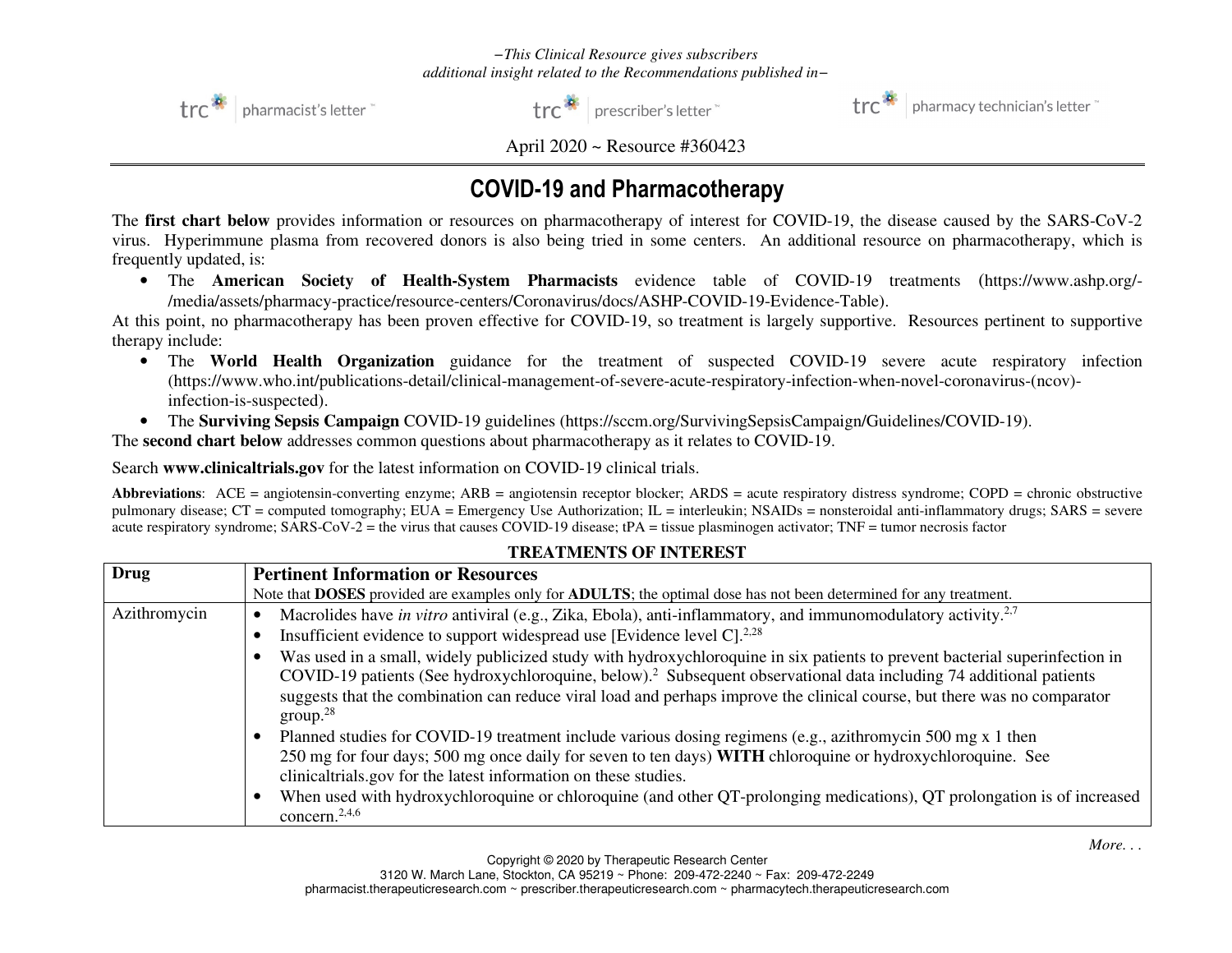| <b>Drug</b>                            | <b>Pertinent Information or Resources</b>                                                                                                                                                                                                                                                                                                                                   |  |  |  |  |
|----------------------------------------|-----------------------------------------------------------------------------------------------------------------------------------------------------------------------------------------------------------------------------------------------------------------------------------------------------------------------------------------------------------------------------|--|--|--|--|
|                                        | Note that DOSES provided are examples only for ADULTS; the optimal dose has not been determined for any treatment.                                                                                                                                                                                                                                                          |  |  |  |  |
| Aviptadil                              | Investigational synthetic form of vasoactive intestinal polypeptide. Has anti-IL-6 and anti-TNF activity. Phase I trial<br>suggests benefit in ARDS. No COVID-19 data.                                                                                                                                                                                                      |  |  |  |  |
|                                        | Clinical trial is planned for COVID-19-associated ARDS. See www.clinicaltrials.gov for more information.                                                                                                                                                                                                                                                                    |  |  |  |  |
| Baloxavir<br>(Xofluza)                 | No COVID-19 data.<br>$\bullet$                                                                                                                                                                                                                                                                                                                                              |  |  |  |  |
| Chloroquine                            | Efficacy                                                                                                                                                                                                                                                                                                                                                                    |  |  |  |  |
| phosphate*                             | Inhibits SARS-CoV-2 in vitro, <sup>2</sup> but clinical trials have not shown benefit against other viruses. <sup>18</sup> Also has<br>$\bullet$<br>immunomodulating effects. <sup>26</sup>                                                                                                                                                                                 |  |  |  |  |
|                                        | Insufficient evidence to support widespread use [Evidence level C]. <sup>3</sup><br>$\bullet$                                                                                                                                                                                                                                                                               |  |  |  |  |
|                                        | For COVID-19 pneumonia, reportedly speeds clinical improvement and viral clearance. <sup>3</sup><br>$\bullet$                                                                                                                                                                                                                                                               |  |  |  |  |
|                                        | Clinical trials are planned on the use of chloroquine to prevent COVID-19 in healthcare workers.<br>$\bullet$                                                                                                                                                                                                                                                               |  |  |  |  |
| *Chloroquine                           | See www.clinicaltrials.gov for regimens being studied.<br>$\bullet$                                                                                                                                                                                                                                                                                                         |  |  |  |  |
| phosphate<br>$500 \text{ mg} =$        | Dosing                                                                                                                                                                                                                                                                                                                                                                      |  |  |  |  |
| chloroquine base<br>$300 \text{ mg}^6$ | The FDA is suggesting, for patients weighing $\geq 50$ kg, a chloroquine phosphate dose of 1 g on day one, followed by<br>$\bullet$<br>500 mg once daily for four to seven days. <sup>4</sup> U.S. providers can request chloroquine through their local health<br>department (EUA) for hospitalized patients unable to participate in a clinical trial. <sup>4</sup>       |  |  |  |  |
|                                        | Additional dosing regimens from International consensus documents from around the world include:<br>$\bullet$                                                                                                                                                                                                                                                               |  |  |  |  |
|                                        | chloroquine phosphate 500 mg twice daily for ten days for COVID-19 pneumonia. <sup>6</sup>                                                                                                                                                                                                                                                                                  |  |  |  |  |
|                                        | chloroquine phosphate 500 mg twice daily for ten days for patients with mild symptoms plus comorbidities, or more<br>severe disease. The duration can be reduced to five days or extended to 20 days, depending on clinical severity. <sup>6</sup>                                                                                                                          |  |  |  |  |
|                                        | chloroquine base 600 mg $x$ 1, then 300 mg 12 hours later, then 300 mg twice daily on days two through five for<br>$\bullet$<br>intensive care patients or patients requiring hospital admission and oxygen. <sup>6</sup> (The five-day duration was chosen to<br>minimize adverse effects, giving consideration to chloroquine's long half-life [~30 hours]). <sup>6</sup> |  |  |  |  |
|                                        | Safety                                                                                                                                                                                                                                                                                                                                                                      |  |  |  |  |
|                                        | A fact sheet on chloroquine for COVID-19 is available from the FDA (https://www.fda.gov/media/136535/download).                                                                                                                                                                                                                                                             |  |  |  |  |
|                                        | Adverse effects are not well-characterized at the doses studied for COVID-19. In general, potential adverse effects                                                                                                                                                                                                                                                         |  |  |  |  |
|                                        | include: gastrointestinal side effects (take with food or milk), headache, hypoglycemia, QT prolongation and other                                                                                                                                                                                                                                                          |  |  |  |  |
|                                        | conduction disturbances (especially with hypokalemia, hypomagnesemia, or heart disease), cardiomyopathy, myopathy,                                                                                                                                                                                                                                                          |  |  |  |  |
|                                        | movement disorders, neurotoxicity, ocular toxicity, ototoxicity, anemia, thrombocytopenia, neutropenia, bone marrow                                                                                                                                                                                                                                                         |  |  |  |  |
|                                        | suppression, serious dermatologic reactions, and psoriasis flare. <sup>4,27</sup> Monitor electrolytes, glucose, complete blood count,                                                                                                                                                                                                                                      |  |  |  |  |
|                                        | electrocardiogram, baseline renal and hepatic function, knee and ankle reflexes, vision, and mental status. <sup>4,6,27</sup>                                                                                                                                                                                                                                               |  |  |  |  |
|                                        | When used with azithromycin (and other QT-prolonging medications), QT prolongation is of increased concern. <sup>2,6</sup>                                                                                                                                                                                                                                                  |  |  |  |  |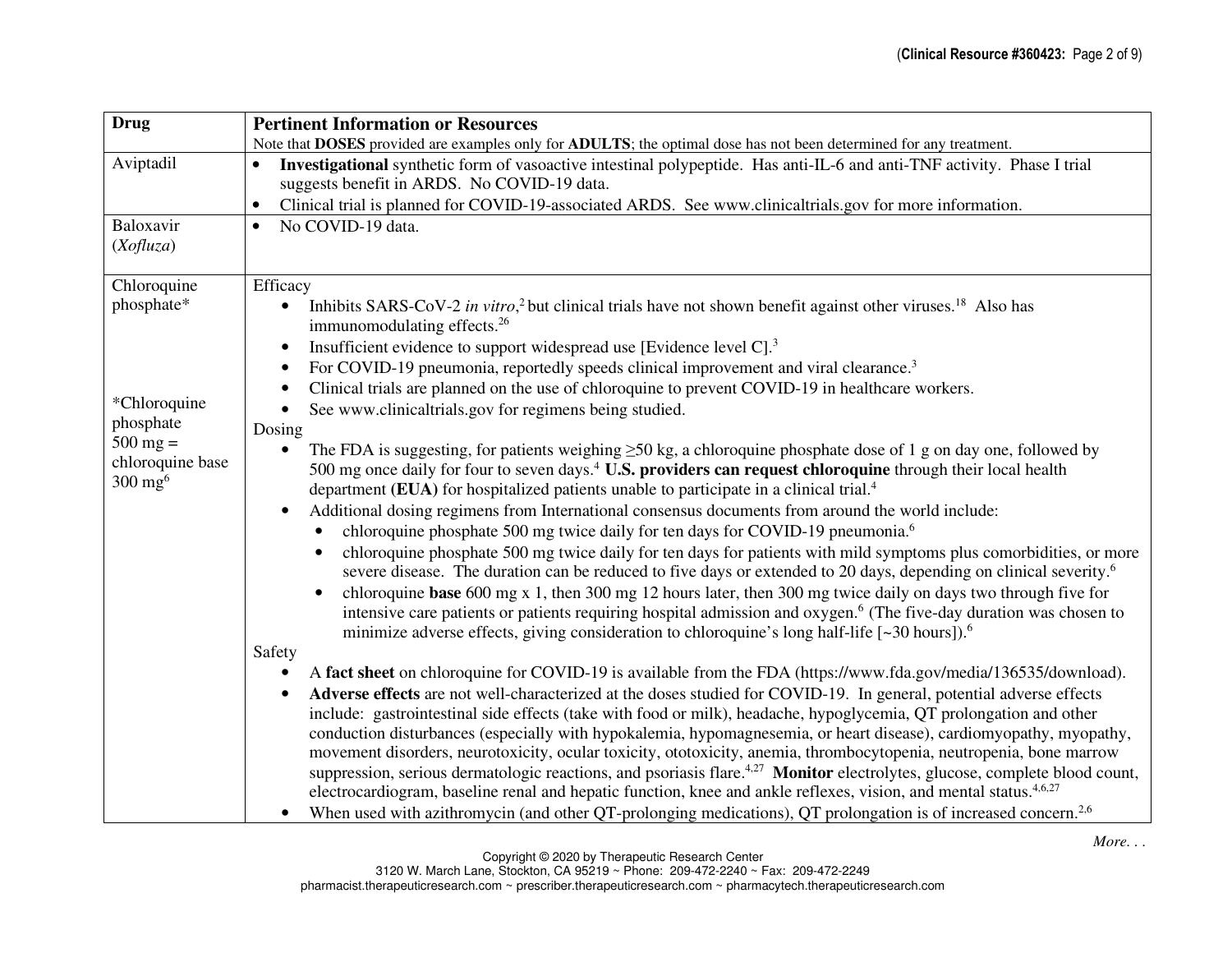| <b>Drug</b>     | <b>Pertinent Information or Resources</b>                                                                                                                                                                                                                                                                                                                                                                                                                                                                                                                                                                                                                                                                                                                                                                                                                                                                                                                                                                                                                                                                                                                                                                                                                                                                                                                                                                                                                                                                                                                                                                                                                                                                                                                                                                                                                                      |  |  |  |  |
|-----------------|--------------------------------------------------------------------------------------------------------------------------------------------------------------------------------------------------------------------------------------------------------------------------------------------------------------------------------------------------------------------------------------------------------------------------------------------------------------------------------------------------------------------------------------------------------------------------------------------------------------------------------------------------------------------------------------------------------------------------------------------------------------------------------------------------------------------------------------------------------------------------------------------------------------------------------------------------------------------------------------------------------------------------------------------------------------------------------------------------------------------------------------------------------------------------------------------------------------------------------------------------------------------------------------------------------------------------------------------------------------------------------------------------------------------------------------------------------------------------------------------------------------------------------------------------------------------------------------------------------------------------------------------------------------------------------------------------------------------------------------------------------------------------------------------------------------------------------------------------------------------------------|--|--|--|--|
|                 | Note that DOSES provided are examples only for ADULTS; the optimal dose has not been determined for any treatment.                                                                                                                                                                                                                                                                                                                                                                                                                                                                                                                                                                                                                                                                                                                                                                                                                                                                                                                                                                                                                                                                                                                                                                                                                                                                                                                                                                                                                                                                                                                                                                                                                                                                                                                                                             |  |  |  |  |
| Colchicine      | • Based on its anti-inflammatory effect, there is interest in using colchicine to alter the clinical course of COVID-19 in both<br>inpatients and higher-risk outpatients.                                                                                                                                                                                                                                                                                                                                                                                                                                                                                                                                                                                                                                                                                                                                                                                                                                                                                                                                                                                                                                                                                                                                                                                                                                                                                                                                                                                                                                                                                                                                                                                                                                                                                                     |  |  |  |  |
|                 | • Clinical trials are underway. See www.clinicaltrials.gov for more information.                                                                                                                                                                                                                                                                                                                                                                                                                                                                                                                                                                                                                                                                                                                                                                                                                                                                                                                                                                                                                                                                                                                                                                                                                                                                                                                                                                                                                                                                                                                                                                                                                                                                                                                                                                                               |  |  |  |  |
| Corticosteroids | • The World Health Organization Guidelines recommends that at this time, outside of clinical trials, corticosteroids should be<br>reserved for patients with specific indications for them (e.g., sepsis, COPD, asthma), with consideration to risk vs benefit. <sup>10</sup><br>The CDC recommends that corticosteroids be avoided because of the potential for prolonging viral replication, increasing<br>need for mechanical intubation, or increasing mortality, as observed in MERS-CoV patients, unless indicated for other<br>reasons. $^{11}$<br>Corticosteroids appeared to be ineffective and possibly harmful for SARS, but are being studied for COVID-19.9,10 In one<br>$\bullet$<br>institution in China, methylprednisolone use in patients with COVID-19 ARDS was associated with reduced mortality. <sup>16</sup>                                                                                                                                                                                                                                                                                                                                                                                                                                                                                                                                                                                                                                                                                                                                                                                                                                                                                                                                                                                                                                            |  |  |  |  |
| Hydroxy-        | Efficacy                                                                                                                                                                                                                                                                                                                                                                                                                                                                                                                                                                                                                                                                                                                                                                                                                                                                                                                                                                                                                                                                                                                                                                                                                                                                                                                                                                                                                                                                                                                                                                                                                                                                                                                                                                                                                                                                       |  |  |  |  |
| chloroquine     | Is a more potent inhibitor of SARS-CoV-2 than chloroquine in vitro. <sup>2</sup> Also has immunomodulating effects. <sup>27</sup><br>$\bullet$<br>Insufficient evidence to support widespread use [Evidence level C]. <sup>2,29</sup><br>Hydroxychloroquine 200 mg three times daily for ten days was used in a widely publicized open-label, randomized study<br>in hospitalized patients testing positive for SARS-CoV-2. <sup>2</sup> Six of 26 hydroxychloroquine patients were lost to follow-up:<br>one due to death, three due to intensive care admission, one due to side effects (nausea), and one who left the hospital.<br>Viral clearance at day six was 70% in the 20 remaining hydroxychloroquine patients vs 12.5% of the control patients (n<br>$= 16$ . <sup>2</sup> Six treated patients also received azithromycin 500 mg on day one, then 250 mg on days two through five to<br>prevent bacterial infection. <sup>2</sup> In the combination group, viral clearance was 100% at day six vs 57.1% in the<br>hydroxychloroquine-alone group. <sup>2</sup> Also see subsequent observational data under "Azithromycin," above.<br>In a pilot study in China 30 patients were randomized to hydroxychloroquine 400 mg/day (it is unclear if this was<br>divided) for five days, or usual care. There was no difference between groups in viral clearance at day seven, length of<br>stay, or time to defervescence. <sup>29</sup> In a study of 62 hospitalized patients with mild disease, 31 patients were randomized to<br>hydroxychloroquine 200 mg twice daily. Time to recovery (defervescence and cough remission) was shortened by about<br>one day in the treatment group. On day six, pneumonia was improved per CT in more patients in the treatment group.<br>Four patients progressed to severe disease, all in the control group. <sup>39</sup> |  |  |  |  |
|                 | <b>Other Dosing Regimens</b>                                                                                                                                                                                                                                                                                                                                                                                                                                                                                                                                                                                                                                                                                                                                                                                                                                                                                                                                                                                                                                                                                                                                                                                                                                                                                                                                                                                                                                                                                                                                                                                                                                                                                                                                                                                                                                                   |  |  |  |  |
|                 | The FDA is suggesting, for hospitalized patients weighing $\geq 50$ kg, a dose of 800 mg on day one, followed by 400 mg<br>$\bullet$<br>once daily for four to seven days. <sup>31</sup> U.S. providers can request hydroxychloroquine through their local health<br>department (EUA) for hospitalized patients unable to participate in a clinical trial. <sup>31</sup><br>Some U.S. clinicians have reported anecdotally using 400 mg twice daily on day one, then 400 mg once daily for five                                                                                                                                                                                                                                                                                                                                                                                                                                                                                                                                                                                                                                                                                                                                                                                                                                                                                                                                                                                                                                                                                                                                                                                                                                                                                                                                                                                |  |  |  |  |
| Continued       | days or 200 mg twice daily for four days; or 600 mg twice daily on day one, then 400 mg once daily on days two through<br>five. <sup>32</sup>                                                                                                                                                                                                                                                                                                                                                                                                                                                                                                                                                                                                                                                                                                                                                                                                                                                                                                                                                                                                                                                                                                                                                                                                                                                                                                                                                                                                                                                                                                                                                                                                                                                                                                                                  |  |  |  |  |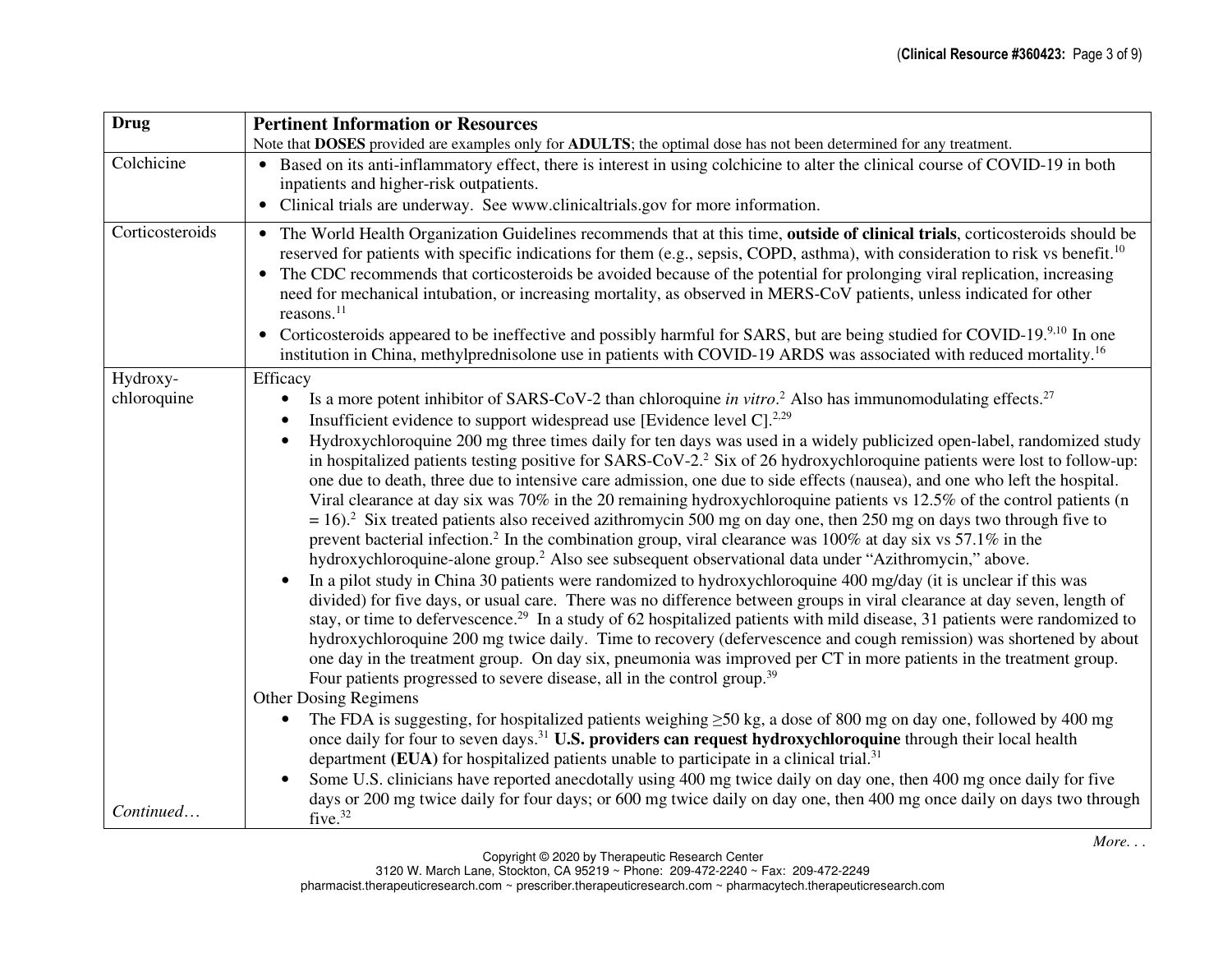| <b>Drug</b>                                                                                         | <b>Pertinent Information or Resources</b>                                                                                                                                                                                                                                                                                                                                                                                                                                                                                                                                                                                                                                                                                                                                                                                                                                                                                                                                                                                                                                                                                                                                                                                                                                                                                                                                                                                 |  |  |  |  |
|-----------------------------------------------------------------------------------------------------|---------------------------------------------------------------------------------------------------------------------------------------------------------------------------------------------------------------------------------------------------------------------------------------------------------------------------------------------------------------------------------------------------------------------------------------------------------------------------------------------------------------------------------------------------------------------------------------------------------------------------------------------------------------------------------------------------------------------------------------------------------------------------------------------------------------------------------------------------------------------------------------------------------------------------------------------------------------------------------------------------------------------------------------------------------------------------------------------------------------------------------------------------------------------------------------------------------------------------------------------------------------------------------------------------------------------------------------------------------------------------------------------------------------------------|--|--|--|--|
|                                                                                                     | Note that DOSES provided are examples only for ADULTS; the optimal dose has not been determined for any treatment.                                                                                                                                                                                                                                                                                                                                                                                                                                                                                                                                                                                                                                                                                                                                                                                                                                                                                                                                                                                                                                                                                                                                                                                                                                                                                                        |  |  |  |  |
| Hydroxy-<br>chloroquine,                                                                            | An Italian guideline suggests 200 mg twice daily for ten days for patients with mild symptoms plus comorbidities, or<br>more severe disease. <sup>6</sup> The duration can be reduced to five days or extended to 20 days, depending on clinical severity. <sup>6</sup>                                                                                                                                                                                                                                                                                                                                                                                                                                                                                                                                                                                                                                                                                                                                                                                                                                                                                                                                                                                                                                                                                                                                                   |  |  |  |  |
| continued                                                                                           | Other investigators are using a 14-day course, <sup>6</sup> and at least one study is using a total daily dose of 800 mg. <sup>26</sup><br>$\bullet$                                                                                                                                                                                                                                                                                                                                                                                                                                                                                                                                                                                                                                                                                                                                                                                                                                                                                                                                                                                                                                                                                                                                                                                                                                                                      |  |  |  |  |
|                                                                                                     | Clinical trials are planned on the use of hydroxychloroquine to prevent COVID-19 in healthcare workers.                                                                                                                                                                                                                                                                                                                                                                                                                                                                                                                                                                                                                                                                                                                                                                                                                                                                                                                                                                                                                                                                                                                                                                                                                                                                                                                   |  |  |  |  |
|                                                                                                     | See www.clinicaltrials.gov for regimens being studied.<br>$\bullet$                                                                                                                                                                                                                                                                                                                                                                                                                                                                                                                                                                                                                                                                                                                                                                                                                                                                                                                                                                                                                                                                                                                                                                                                                                                                                                                                                       |  |  |  |  |
|                                                                                                     | Safety                                                                                                                                                                                                                                                                                                                                                                                                                                                                                                                                                                                                                                                                                                                                                                                                                                                                                                                                                                                                                                                                                                                                                                                                                                                                                                                                                                                                                    |  |  |  |  |
|                                                                                                     | Fewer adverse effects and drug interactions than chloroquine. <sup>2</sup>                                                                                                                                                                                                                                                                                                                                                                                                                                                                                                                                                                                                                                                                                                                                                                                                                                                                                                                                                                                                                                                                                                                                                                                                                                                                                                                                                |  |  |  |  |
|                                                                                                     | A fact sheet on hydroxychloroquine for COVID-19 is available from the FDA<br>(https://www.fda.gov/media/136537/download).                                                                                                                                                                                                                                                                                                                                                                                                                                                                                                                                                                                                                                                                                                                                                                                                                                                                                                                                                                                                                                                                                                                                                                                                                                                                                                 |  |  |  |  |
|                                                                                                     | Adverse effects are not well-characterized at the doses studied for COVID-19. In general, potential adverse effects<br>include: gastrointestinal side effects (take with food or milk), headache, hypoglycemia, QT prolongation and other<br>conduction disturbances (especially with hypokalemia, hypomagnesemia, or heart disease), cardiomyopathy, myopathy,<br>movement disorders, neurotoxicity, ocular toxicity, ototoxicity, anemia, thrombocytopenia, neutropenia, bone marrow<br>suppression, serious dermatologic reactions, and psoriasis flare. <sup>27,31</sup> Monitor electrolytes, glucose, complete blood<br>count, electrocardiogram, baseline renal and hepatic function, knee and ankle reflexes, vision, and mental status. <sup>6,27,31</sup><br>When used with azithromycin (and other QT-prolonging medications), QT prolongation is of increased concern. <sup>2,6</sup><br>A hydroxychloroquine suspension can be made by triturating 15 hydroxychloroquine sulfate 200 mg tablets to a fine<br>power with a mortar and pestle. Levigate to a paste with a small amount of base (Oral Mix or Oral Mix SF). Add base by<br>geometric dilution. Transfer to a graduated cylinder. Rinse mortar and pestle with base. QS with base to 120 mL. Transfer<br>to an amber polyethylene terephthalate bottle. Shake well. Stable for 112 days at room temperature or under refrigeration. <sup>33</sup> |  |  |  |  |
| IL-6 antagonist<br>Tocilizumab<br>(Actemra);<br>sarilumab<br>(Kevzara);<br>siltuximab<br>(Sylvant). | Anti-IL-6 monoclonal antibody.<br>$\bullet$<br>Some, but not all, data from China suggests an association between elevated IL-6 and severe COVID-19 disease. <sup>18</sup><br>$\bullet$<br>Anecdotal reports and case series suggest benefit for tocilizumab (Actemra). <sup>18</sup> A single dose of 400 mg has been used. <sup>18</sup><br>$\bullet$<br>Other regimens are being studied.<br>May cause increased infections, neutropenia, thrombocytopenia, and elevated liver enzymes. <sup>1,34-38</sup><br>$\bullet$<br>Not for routine use. Clinical trials are planned or underway for treatment of pneumonia or cytokine storm. See<br>$\bullet$<br>www.clinicaltrials.gov for more information.                                                                                                                                                                                                                                                                                                                                                                                                                                                                                                                                                                                                                                                                                                                 |  |  |  |  |
|                                                                                                     |                                                                                                                                                                                                                                                                                                                                                                                                                                                                                                                                                                                                                                                                                                                                                                                                                                                                                                                                                                                                                                                                                                                                                                                                                                                                                                                                                                                                                           |  |  |  |  |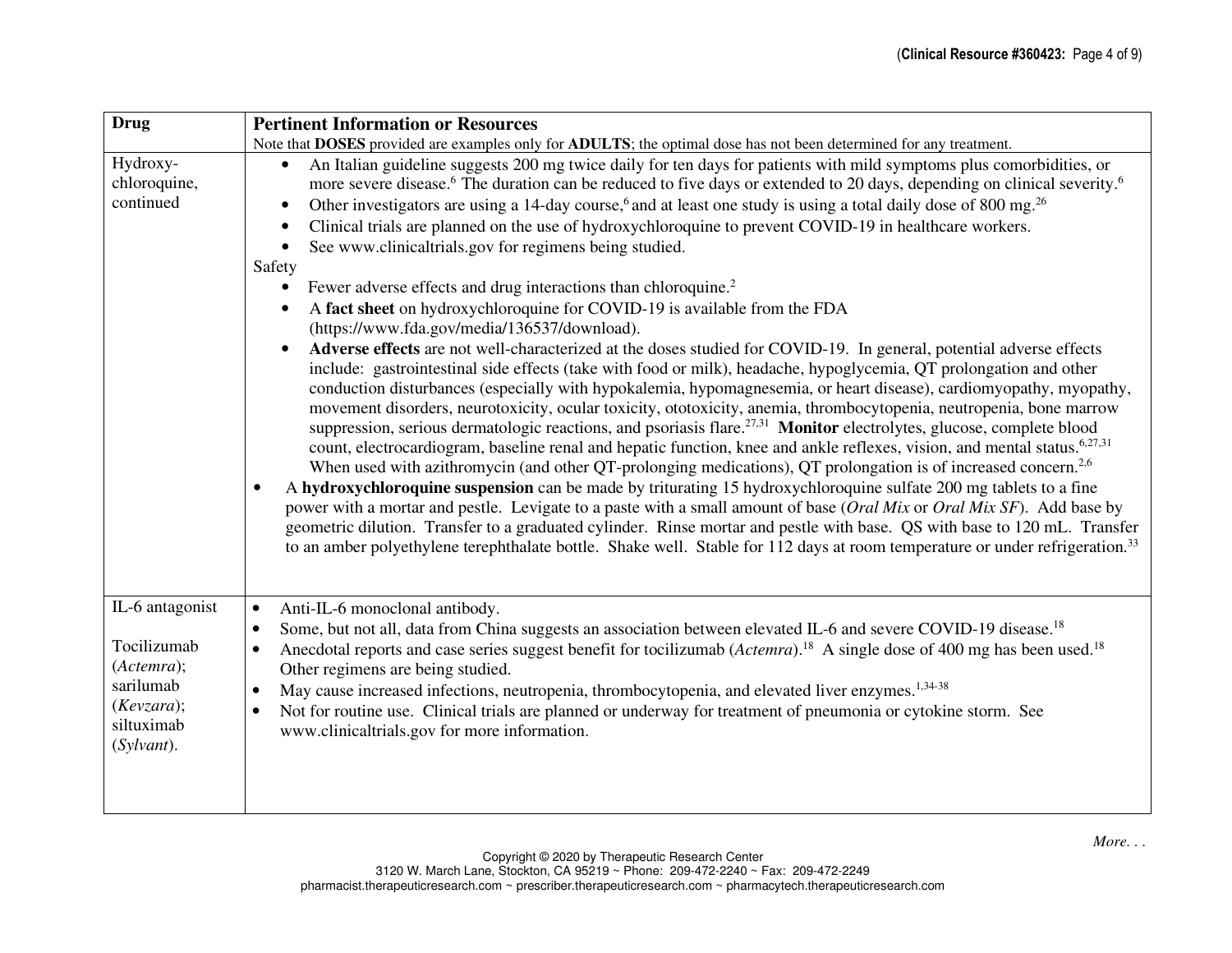| <b>Drug</b>                          | <b>Pertinent Information or Resources</b>                                                                                                                                                                                                                                                                                                                                                                                                                                                                                                                                                                                                                                                                                                                                                                                                                                                                                                                     |
|--------------------------------------|---------------------------------------------------------------------------------------------------------------------------------------------------------------------------------------------------------------------------------------------------------------------------------------------------------------------------------------------------------------------------------------------------------------------------------------------------------------------------------------------------------------------------------------------------------------------------------------------------------------------------------------------------------------------------------------------------------------------------------------------------------------------------------------------------------------------------------------------------------------------------------------------------------------------------------------------------------------|
|                                      | Note that DOSES provided are examples only for ADULTS; the optimal dose has not been determined for any treatment.                                                                                                                                                                                                                                                                                                                                                                                                                                                                                                                                                                                                                                                                                                                                                                                                                                            |
| Lopinavir/<br>ritonavir<br>(Kaletra) | Lopinavir/ritonavir has not demonstrated anti-SARS-CoV-2 activity in humans. <sup>15</sup> Small study suggested benefit (reduced<br>$\bullet$<br>composite endpoint of ARDS or death) for 2003 SARS vs historical control. <sup>17</sup><br>Best current evidence (e.g., randomized, open-label study [n=199]) suggests it might reduce complications such as acute<br>$\bullet$<br>kidney injury, secondary infections, or need for mechanical ventilation in patients with COVID-19 pneumonia. <sup>15</sup> However,<br>time to clinical improvement was not reduced (main outcome measure). <sup>15</sup> Gastrointestinal adverse effects may limit use. <sup>15,30</sup><br>There is interest in studying lopinavir/ritonavir earlier in the disease course, or in combination with other medications. <sup>15</sup><br>$\bullet$<br>Additional clinical trials are planned or underway. See www.clinicaltrials.gov for more information.<br>$\bullet$ |
| Losartan                             | Studies in mice suggest that ARBs can reduce lung damage caused by SARS-CoV. <sup>13</sup><br>$\bullet$<br>Clinical trials are planned for treatment of COVID-19. See www.clinicaltrials.gov for more information.<br>$\bullet$                                                                                                                                                                                                                                                                                                                                                                                                                                                                                                                                                                                                                                                                                                                               |
| Oseltamivir                          | Not expected to be effective against SARS-CoV-2 because SARS-CoV-2 does not use neuraminidase. <sup>26</sup><br>$\bullet$<br>Has been used for COVID-19 pneumonia, but there is no efficacy data. <sup>12</sup><br>$\bullet$                                                                                                                                                                                                                                                                                                                                                                                                                                                                                                                                                                                                                                                                                                                                  |
| Remdesivir                           | In a case report, use was associated with clinical and virologic improvement in a patient with COVID-19 pneumonia. <sup>8</sup><br>٠<br>Well-tolerated. <sup>8</sup><br>$\bullet$<br>Investigational only. Phase III trials underway. <sup>8</sup> Contact Gilead at https://rdvcu.gilead.com regarding availability.                                                                                                                                                                                                                                                                                                                                                                                                                                                                                                                                                                                                                                         |
| Ribavirin                            | Not potent enough to be effective at safe doses; hematologic toxicity precludes use. <sup>26</sup><br>$\bullet$                                                                                                                                                                                                                                                                                                                                                                                                                                                                                                                                                                                                                                                                                                                                                                                                                                               |
| tPA (alteplase)                      | No data.<br>$\bullet$<br>Interest based on reports of hypercoagulability in COVID-19 patients. <sup>19</sup><br>Studies underway to treat ARDS in COVID-19 patients. <sup>19</sup>                                                                                                                                                                                                                                                                                                                                                                                                                                                                                                                                                                                                                                                                                                                                                                            |

# ─*Continue to the next page for FAQs about meds and supplements for COVID-19*─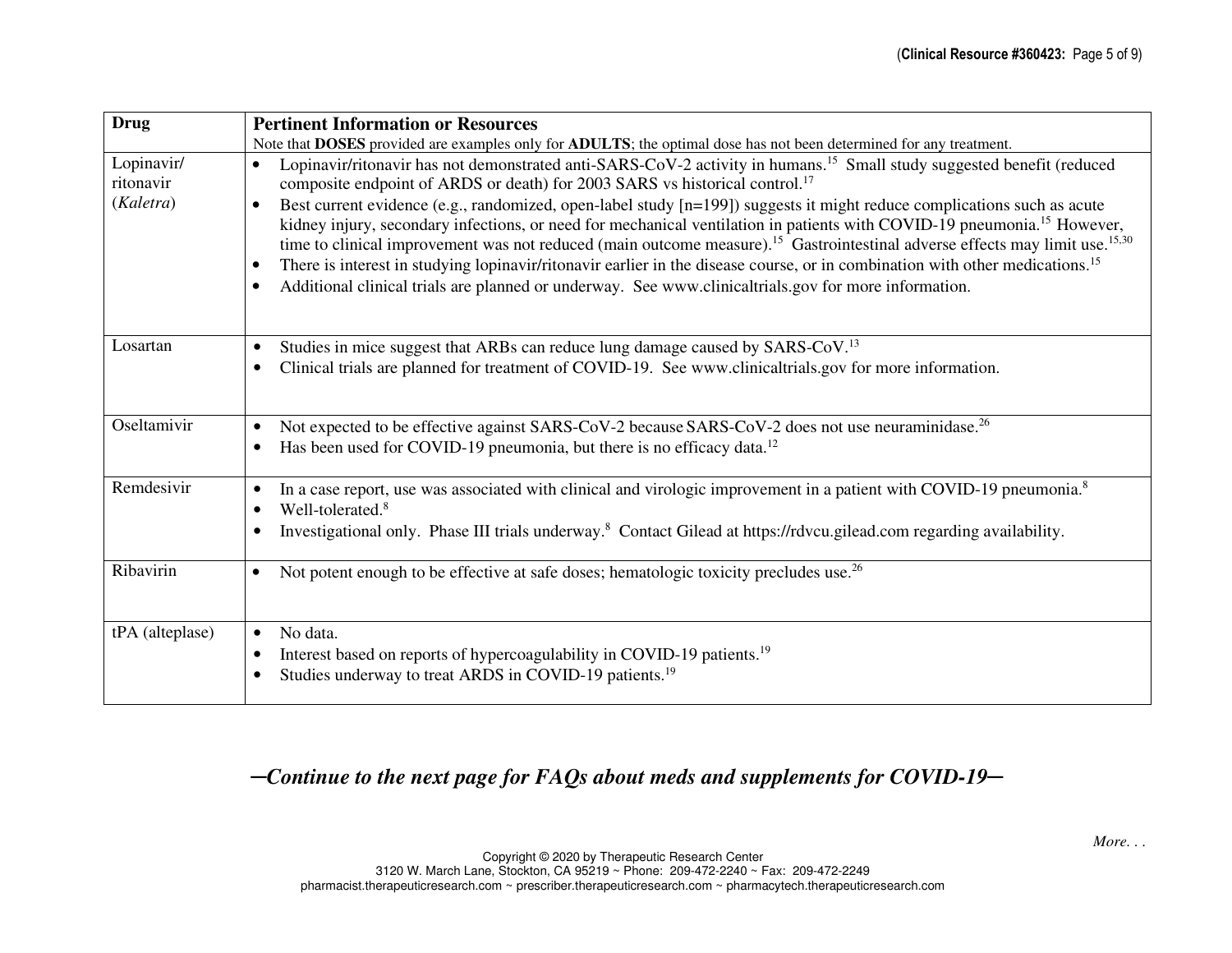# **FAQs ABOUT COVID-19 AND PHARMACOTHERAPY**

There is lots of misinformation regarding COVID-19 on the internet. Use this table to help answer patient questions and correct misconceptions.

| <b>Clinical question</b>                                                              | <b>Pertinent information or resource</b>                                                                                                                                                                                                                                                                                                                                                                                                                                                                                                                                                                                                                                                                                                                                                                                                                                                                                                                                                                                                                                                                                                                                                                                                                                                                                                                                               |
|---------------------------------------------------------------------------------------|----------------------------------------------------------------------------------------------------------------------------------------------------------------------------------------------------------------------------------------------------------------------------------------------------------------------------------------------------------------------------------------------------------------------------------------------------------------------------------------------------------------------------------------------------------------------------------------------------------------------------------------------------------------------------------------------------------------------------------------------------------------------------------------------------------------------------------------------------------------------------------------------------------------------------------------------------------------------------------------------------------------------------------------------------------------------------------------------------------------------------------------------------------------------------------------------------------------------------------------------------------------------------------------------------------------------------------------------------------------------------------------|
| Do ACE inhibitors<br>or ARBs make<br>COVID-19 worse?                                  | The SARS-CoV-2 virus uses ACE2 to enter cells. <sup>13</sup> ACE inhibitors and ARBs may upregulate ACE2. <sup>13</sup> In theory, these<br>drugs could thereby facilitate virus entry into cells. <sup>13</sup> But on the other hand, blocking angiotensin could reduce lung injury. <sup>13</sup><br>There is currently no clinical evidence that patients taking an ACEI or ARB are more susceptible to COVID-19 or infection,<br>or that these medications worsen outcomes. <sup>14</sup> But we do know that these drugs benefit patients with diabetic nephropathy and<br>cardiovascular disease, populations at risk of severe COVID-19 disease. <sup>13,22</sup><br>Patients should continue these medications. See statements from:<br>$\bullet$<br>the American Heart Association, the Heart Failure Society of America, and the American College of Cardiology at<br>https://newsroom.heart.org/news/patients-taking-ace-i-and-arbs-who-contract-covid-19-should-continue-treatment-<br>unless-otherwise-advised-by-their-physician.<br>the Canadian Cardiovascular Society at<br>https://www.ccs.ca/images/Images_2020/CCS_CHFS_Update_COVID_CV_medications_Mar20.pdf.<br>the European Society of Cardiology at https://www.escardio.org/Councils/Council-on-Hypertension-<br>(CHT)/News/position-statement-of-the-esc-council-on-hypertension-on-ace-inhibitors-and-ang. |
| Can NSAIDs be<br>used in COVID-<br>19-infected<br>patients?                           | Anecdotal reports regarding worse COVID-19 outcomes in patients taking NSAIDs have spread in the media and on social<br>$\bullet$<br>media, including via a tweet from a French health official. <sup>14,23</sup> In 2019, a French report suggested that NSAIDs could worsen<br>infections, mainly Strep, perhaps by masking symptoms. <sup>24,25</sup> However, there is currently no reliable clinical data supporting<br>worse outcomes in patients taking NSAIDs or aspirin. <sup>14,20</sup> Preclinical data is mixed on the potential effects of NSAIDs on<br>COVID-19 (increased expression of ACE2, which the virus uses to enter cells, vs potential antiviral activity of NSAIDs). <sup>14</sup><br>Patients taking low-dose aspirin should not stop taking it because of COVID-19 concerns. <sup>14</sup><br>$\bullet$<br>Neither the FDA nor Health Canada is advising changes to NSAID use due to COVID-19. <sup>20,21</sup><br>$\bullet$                                                                                                                                                                                                                                                                                                                                                                                                                               |
| Are any<br>supplements<br>effective for<br>prevention or<br>treatment of<br>COVID-19? | There is no scientific evidence that any alternative remedies can prevent or treat COVID-19, and some products may not be<br>$\bullet$<br>safe. <sup>5</sup> There is false information circulating that vitamin D is recommended by health officials. See our <i>Natural Medicines</i><br>database (www.naturaldatabase.com) for information on efficacy and safety of specific alternative medicines.<br>A study using honey as an adjunct to standard care for treatment of COVID-19 is planned, and intravenous vitamin C is being<br>$\bullet$<br>studied for treatment of severe COVID-19 disease (e.g., pneumonia, sepsis). Several studies are looking at<br>multivitamin/mineral combos as adjuncts for treatment or prevention. See www.clinicaltrials.gov for more information.                                                                                                                                                                                                                                                                                                                                                                                                                                                                                                                                                                                             |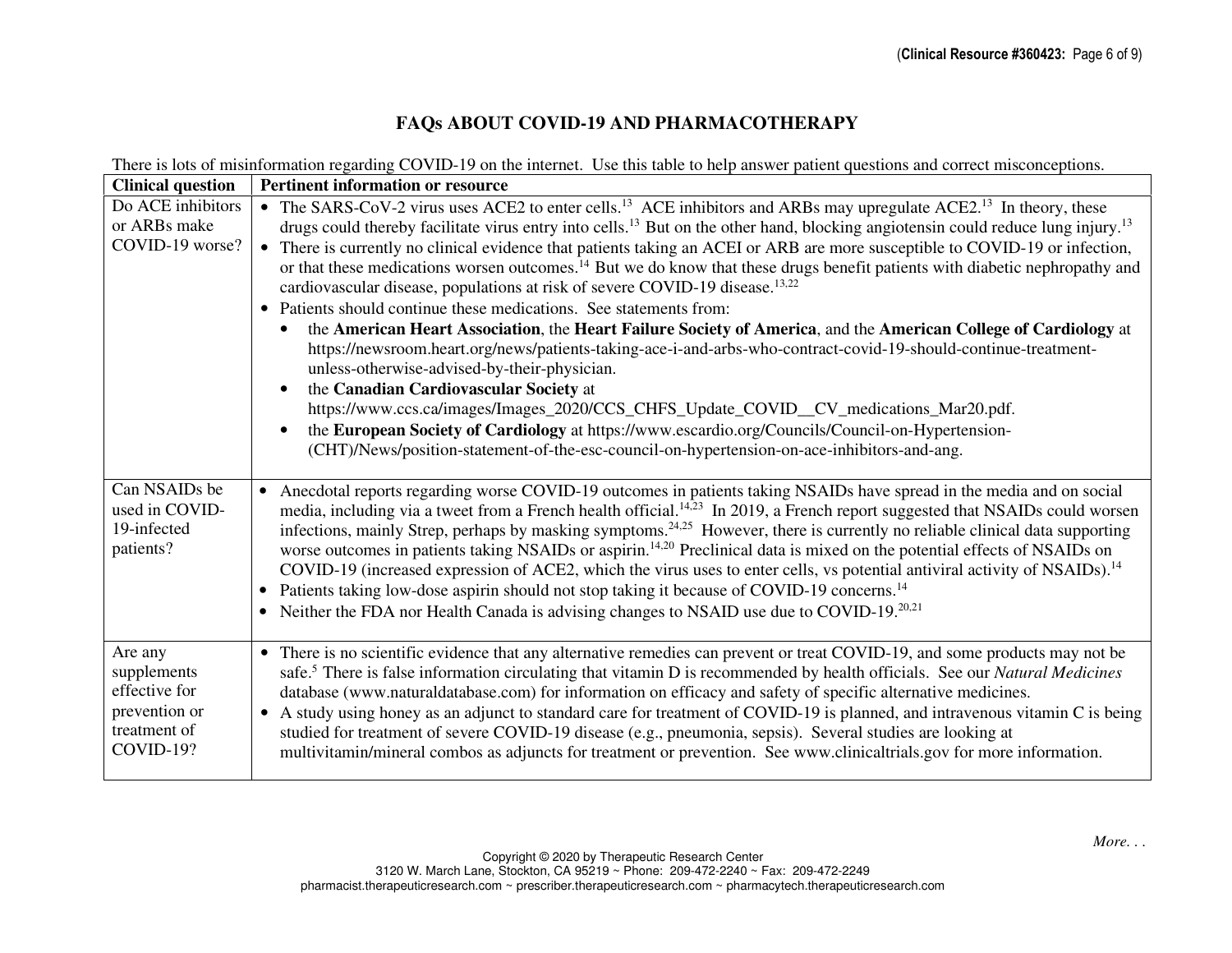*Users of this resource are cautioned to use their own professional judgment and consult any other necessary or appropriate sources prior to making clinical judgments based on the content of this document. Our editors have researched the information with input from experts, government agencies, and national organizations. Information and internet links in this article were current as of the date of publication.*

#### *Levels of Evidence*

In accordance with our goal of providing Evidence-Based information, we are citing the **LEVEL OF EVIDENCE** for the clinical recommendations we publish.

| Level        | <b>Definition</b>                                                                                                                                                                                                          | <b>Study Quality</b>                                                                                                                                                         |  |
|--------------|----------------------------------------------------------------------------------------------------------------------------------------------------------------------------------------------------------------------------|------------------------------------------------------------------------------------------------------------------------------------------------------------------------------|--|
| $\mathbf{A}$ | Good-quality<br>patient-oriented<br>evidence.*                                                                                                                                                                             | 1.<br><b>High-quality RCT</b><br>SR/Meta-analysis of<br>2.<br>RCT <sub>s</sub> with consistent<br>findings<br>3.<br>All-or-none study                                        |  |
| B            | Inconsistent or<br>limited-quality<br>patient-oriented<br>evidence.*                                                                                                                                                       | $1_{\cdot}$<br>Lower-quality RCT<br>SR/Meta-analysis<br>2.<br>with low-quality<br>clinical trials or of<br>studies with<br>inconsistent findings<br>3.<br>Cohort study<br>4. |  |
| C            | Case control study<br>Consensus; usual practice; expert opinion;<br>disease-oriented evidence (e.g., physiologic or<br>surrogate endpoints); case series for studies of<br>diagnosis, treatment, prevention, or screening. |                                                                                                                                                                              |  |

**\*Outcomes that matter to patients** (e.g., morbidity, mortality, symptom improvement, quality of life).

**RCT** = randomized controlled trial; **SR** = systematic review

[Adapted from Ebell MH, Siwek J, Weiss BD, et al. Strength of Recommendation Taxonomy (SORT): a patient-centered approach to grading evidence in the medical literature. *Am Fam Physician* 2004;69:548-56. http://www.aafp.org/afp/2004/0201/p548.pdf.]

*Project Leader in preparation of this clinical resource (360423): Melanie Cupp, Pharm.D., BCPS*

## *References*

- 1. Product monograph for Kevzara. Sanofi Genzyme. Mississauga, ON L4W 4V9. August 2019.
- 2. Gautret P, Lagier JC, Parola P, et al. Hydroxychloroquine and azithromycin as a treatment of COVID-19: results of an open-label, nonrandomized clinical trial. Int J Antimicrob Agents 2020 Mar 20:105949. doi: 10.1016/j.ijantimicag.2020.105949.
- 3. Gao J, Tian Z, Yang X. Breakthrough: chloroquine phosphate has shown apparent efficacy in treatment of COVID-19 associated pneumonia in clinical studies. *BioSci Trends* 2020;14:72-3.<br>4. FDA. Fact sheet for health of
- Fact sheet for health care providers emergency use authorization (EUA) of chloroquine phosphate supplied from the strategic national stockpile for treatment of COVID-19 in certain hospitalized https://www.fda.gov/media/136535/download. (Accessed March 31, 2020).
- 5. NIH. National Center for Complementary and Integrative Health. In the news: coronavirus and "alternative" extending the treatments. https://www.nccih.nih.gov/health/in-the-newscoronavirus-and-alternative-treatments. (Accessed March 28, 2020).
- 6. Cortegiani A, Ingoglia G, Ippolito M, et al. A systematic review on the efficacy and safety of chloroquine for the treatment of COVID-19.  $J$  Crit Care 2020 Mar 10. doi: 10.1016/j.jcrc.2020.03.005.
- 7. Bermejo-Martin JF, Kelvin DJ, Eiros JM, et al. Macrolides for the treatment of severe respiratory illness caused by novel H1N1 swine influenza viral strains. J Infect Dev Ctries 2009;3:159-61.
- 8. Ko WC, Rolain JM, Lee NY, et al. Arguments in favour of remdesivir for treating SARS-CoV-2 infections. Int J Antimicrob Agents 2020 Mar 6:105933. doi: 10.1016/j.ijantimicag.2020.105933.
- 9. Beeching NJ, Fletcher TE, Fowler R. Coronavirus disease 2019 (COVID-19). BMJ Best Practice. https://bestpractice.bmj.com/topics/engb/3000168/management-approach. (Accessed March 26, 2020).
- 10. World Health Organization. Clinical management of severe acute respiratory infection when COVID-19 is suspected. **Interim** guidance. https://www.who.int/publications-detail/clinicalmanagement-of-severe-acute-respiratory-infectionwhen-novel-coronavirus-(ncov)-infection-issuspected. (Accessed March 27, 2020).
- 11. CDC. Interim clinical guidance for management of patients with confirmed coronavirus disease (COVID-<br>19). Page last reviewed March 30, 2020. Page last reviewed March 30, 2020. https://www.cdc.gov/coronavirus/2019 ncov/hcp/clinical-guidance-managementpatients.html. (Accessed April 2, 2020).
- 12. Chen N, Zhou M, Dong X, et al. Epidemiological and clinical characteristics of 99 cases of 2019 novel coronavirus pneumonia in Wuhan, China: a descriptive study. Lancet 2020;395:507-13.
- 13. Kuster GM, Pfister O, Burkard T, et al. SARS-CoV2: should inhibitors of the renin-angiotensin system be withdrawn in patients with COVID-19? Eur Heart J 2020 Mar 20. doi: 10.1093/eurheartj/ehaa325.
- 14. Canadian Cardiovascular Society. Guidance from the CCS COVID-19 Rapid Response team. March 20, 2020. https://www.ccs.ca/images/Images\_2020/CCS\_CHF S\_Update\_COVID\_\_CV\_medications\_Mar20.pdf. (Accessed March 27, 2020).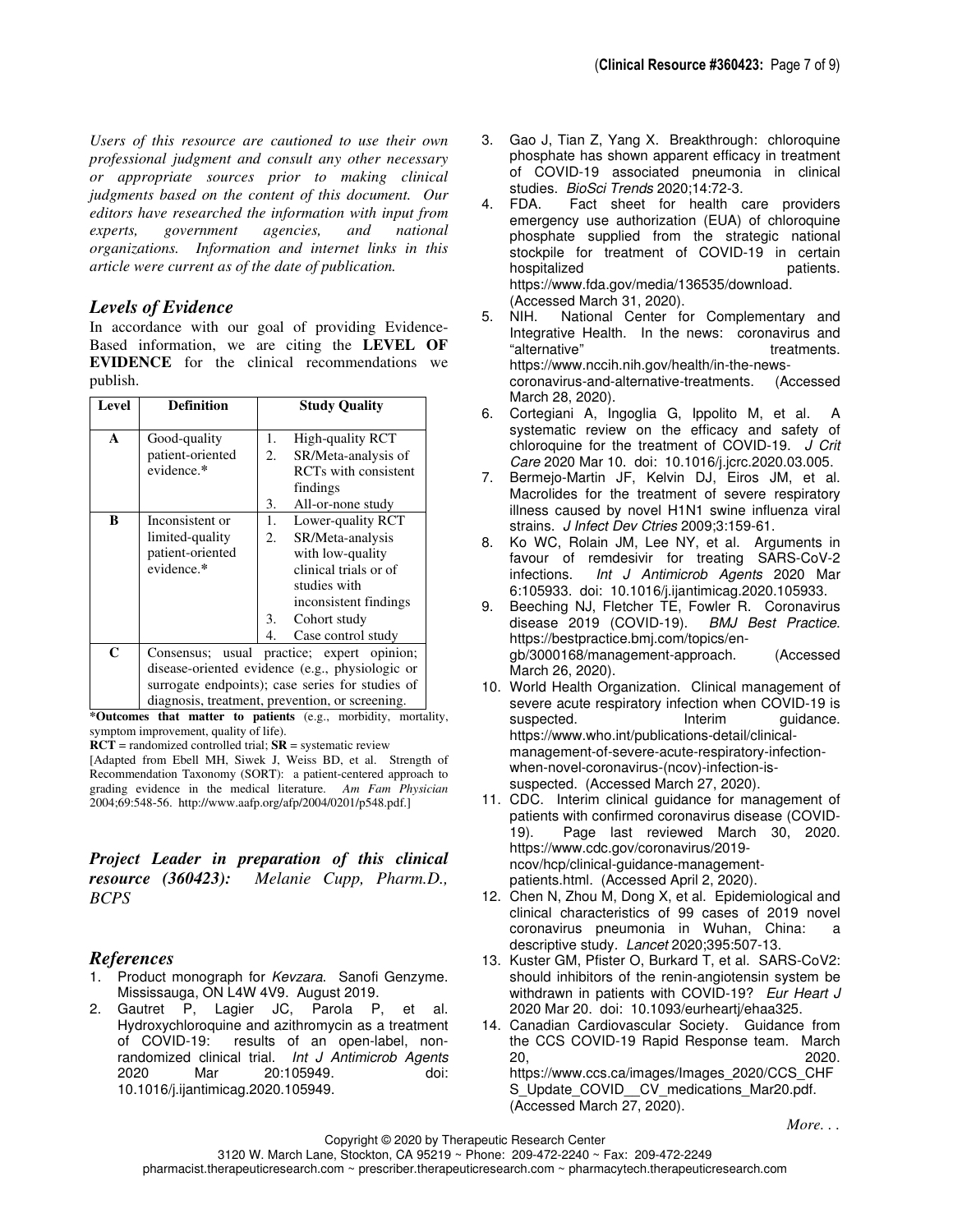- 15. Cao B, Wang Y, Wen W, et al. A trial of lopinavirritonavir in adults hospitalized with severe COVID-19. N Engl J Med 2020 Mar 18. doi: 10.1056/NEJMoa2001282.
- 16. Wu C, Chen X, Cai Y, et al. Risk factors associated with acute respiratory distress syndrome and death in patients with coronavirus disease 2019 pneumonia in Wuhan, China. JAMA Intern Med 2020 Mar 13. doi: 10.1001/jamainternmed.2020.0994.
- 17. Chu CM, Cheng VC, Hung IF, et al. Role of lopinavir/ritonavir in the treatment of SARS: initial virological and clinical findings. Thorax 2004;59:252- 6.
- 18. Matos RI, Chung KK. DoD COVID-19 practice Clinical management of COVID-19. March 23, 2020.
- 19. Anon. New treatment approach proposed for respiratory distress in COVID-19. Drug Topics. March 26, 2020. https://www.drugtopics.com/clinical-news/newtreatment-approach-proposed-respiratory-distresscovid-19. (Accessed March 28, 2020).
- 20. FDA. FDA advised patients on use of non-steroidal anti-inflammatory drugs (NSAIDs) for COVID-19. March 19, 2020. https://www.fda.gov/drugs/drugsafety-and-availability/fda-advises-patients-use-nonsteroidal-anti-inflammatory-drugs-nsaids-covid-19. (Accessed March 28, 2020).
- 21. Health Canada. No scientific evidence that ibuprofen worsens COVID-19 symptoms. March 20, 2020. https://healthycanadians.gc.ca/recall-alert-rappelavis/hc-sc/2020/72633a-eng.php. (Access March 28, 2020).
- 22. Yang X, Yu Y, Xu J, et al. Clinical course and outcomes of critically ill patients with SARS-CoV-2 pneumonia in Wuhan, China: a single-centered, retrospective, observational study. Lancet Respir Med 2020 Feb 24. doi: 10.1016/S2213- 2600(20)30079-5.
- 23. Melville NA, Nainggolan L. Are warnings against NSAIDs in COVID-19 warranted? March 17, 2020. https://www.medscape.com/viewarticle/926940. (Accessed March 28, 2020).
- 24. European Medicines Agency. EMA gives advice on the use of non-steroidal anti-inflammatories for<br>COVID 19. March 18. 2020. COVID 19. March 18. https://www.ema.europa.eu/en/news/ema-givesadvice-use-non-steroidal-anti-inflammatories-covid-19. (Accessed March 28, 2020).
- 25. Agence Nationale de Securite du Medicament et des<br>Produits de Sante. Anti-inflammatoires non Anti-inflammatoires non steroidiens (AINS) et complications infectieuses graves-point d'information. April 18, 2019. https://www.ansm.sante.fr/S-informer/Points-dinformation-Points-d-information/Anti-inflammatoiresnon-steroidiens-AINS-et-complications-infectieusesgraves-Point-d-Information. (Accessed March 28, 2020).
- 26. McCreary EK, Pogue JM. COVID-19 treatment: a review of early and emerging options. Open Forum Infectious Diseases. Open Forum Infect Dis 2020 March 23;7(3): ofaa105. doi: 10.1093/ofid/ofaa105.
- 27. Clinical Pharmacology powered by ClinicalKey. Tampa (FL): Elsevier. 2020. http://www.clinicalkey.com. (Accessed March 28, 2020).
- 28. Gautret P, Lagier JC, Parola P et al. Clinical and microbiological effect of a combination of hydroxychloroquine and azithromycin in 80 COVID-19 patients with at least a six-day follow-up: an observational study. https://www.mediterraneeinfection.com/wp-content/uploads/2020/03/COVID-IHU-2-1.pdf. (Accessed March 30, 2020).
- 29. Chen J, Danping L, Li L, et al. A pilot study of hydroxychloroquine in treatment of patients with common coronavirus disease-19 (COVID-19). J Zheijang Univ 2020;49. doi: 10.3785/j.issn. 1008- 9292.2020.03.03.
- 30. Young BE, Ong SWX, Kalimuddin S, et al. Epidemiologic features and clinical course of patients infected with SARS-CoV-2 in Singapore. JAMA 2020 Mar 3. doi: 10.1001/jama.2020.3204.
- 31. Fact sheet for health care providers. Emergency use authorization (EUA) of hydroxychloroquine sulfate supplied from the strategic national stockpile for treatment of COVID-19 in certain hospitalized patients. https://www.fda.gov/media/136537/download.

(Accessed March 31, 2020).

- 32. CDC. Information for clinicians on therapeutic options for COVID-19 patients. March 31, 2020. https://www.cdc.gov/coronavirus/2019 ncov/hcp/therapeutic-options.html. (Accessed March 31, 2020).
- 33. American Society of Health-System Pharmacists. Early-release information. Extemporaneous Formulations for Pediatric, Geriatric, and Special Needs Patients, 4<sup>th</sup> edition. Publication anticipated December 2020. March 20, 2020.
- 34. Product information for Kevzara. Sanofi-Aventis. Bridgewater, NJ 08807. April 2018.
- 35. Product information for Actemra. Genentech. South San Francisco, CA 94080. June 2019.
- 36. Product information for Sylvant. EUSA Pharma. Hertfordshire, U.K. HP2 4TZ. December 2019.
- 37. Product monograph for Actemra. Mississauga, ON L5N 5M8. September 2019.
- 38. Product monograph for Sylvant. Janssen. Toronto, ON M3C 1L9. March 2018.
- 39. Chen Z, Hu JM, Zhang Z, et al. Efficacy of hydroxychloroquine in patients with COVID-19: results of a randomized clinical trial. 2020.03.22.20040758; doi: https://doi.org/10.1101/2020.03.22.20040758